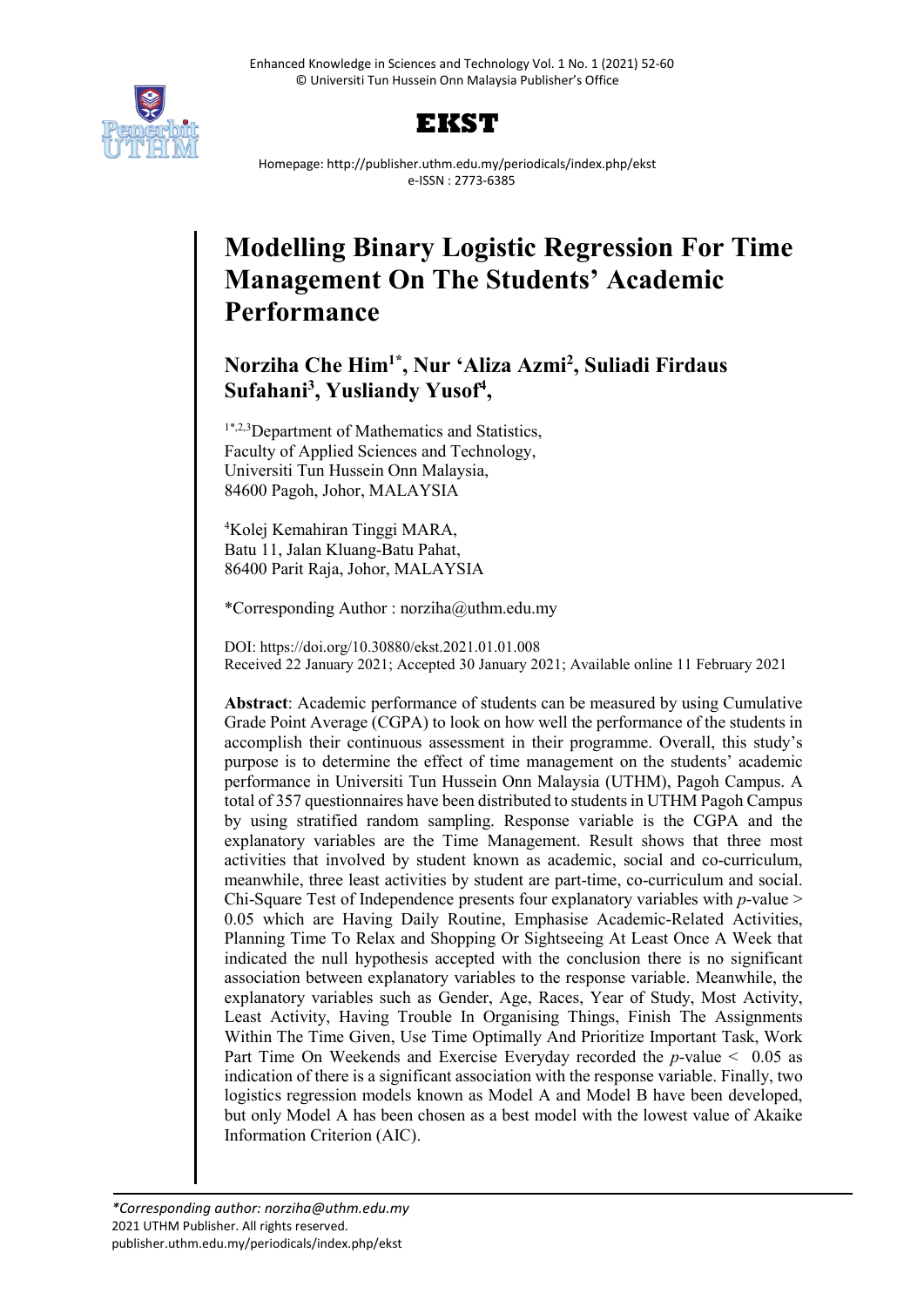**Keywords**: Time Management, Academic Performance, Binary Logistic Regression, Cumulative Grade Point Average, Akaike Information Criterion

#### **1. Introduction**

There is no doubt that education still one of the most important aspect for human life and student plays main role as a future leader for the nation development [1]. Student academic performance can be measured by using Cumulative Grade Point Average (CGPA) and compute by dividing the summation of credit units' time's grade points with total number of modules taken by students. CGPA could be used to look at on how well the performance of students in accomplished their continuous assessment of whole programme. Overall, time management is a serious aspect that leave great impact toward nation education. Each person requires self learning on how to manage their time since it could be a good practice to help everyone in improving the quality of life. Time management could include arranging, organising, scheduling and budgeting time with the purpose to generate and accomplish any task to be more effective and productive. By focusing on the time management, it could help one to solve any future problem such as unable to deal with distractions, procrastination, deadline pressure and any others problems that related to time management [2].

Time management expected to have various effect to academic performance where it increase when students able to manage and well handle their time management. Expert believed it's important for students to understand on how to make a good decision in managing their time since academic performance may affected without proper schedule or planning [3]. [4] also agreed that the time management plays vital role in improving students' academic performance where majority of students that reported to have problem in their time management in college since their will obtain many responsibility towards their courses and programme if compared to the high school level. Research by [5] shows that students' academic success affected by effective time management and this supported by [6] where the time management has a positive influenced on academic performance and become main key to obtain positive result in college. This statement is also supported by [14] and [7] which they agreed that an effective time management become important in students' life since students' CGPA will increase if they supported by excellent time management skills.

This study aims to identify the types of activities and time spend for the activity, to investigate the relationship between academic performance of students and their time management and to develop binary logistic regression model on time management towards students' academic performance.

#### **2. Materials and methods**

#### 2.1 Materials

A total of 357 questionnaires have been distributed to students in UTHM Pagoh Campus by using stratified random sampling. The questionnaire consists of two parts known as Part A (5 Questions) and Part B (15 Questions). The reliability of the questionnaire has been measured by using Cronbach's alpha with value 0.74 indicates that the questionnaire is reliable. Response variable is the CGPA and the explanatory variables are the time management.

#### 2.2 Methods

According to [12], contingency table or cross tabulation of the observed frequencies of the two variables could estimate the association between two variables before continued with analysis technique by using Chi-Square Test of Independence. The following are the hypothesis testing of this study [11].

> $H_0$ : There is no association between the two variables  $H_1$ : There is an association between the two variables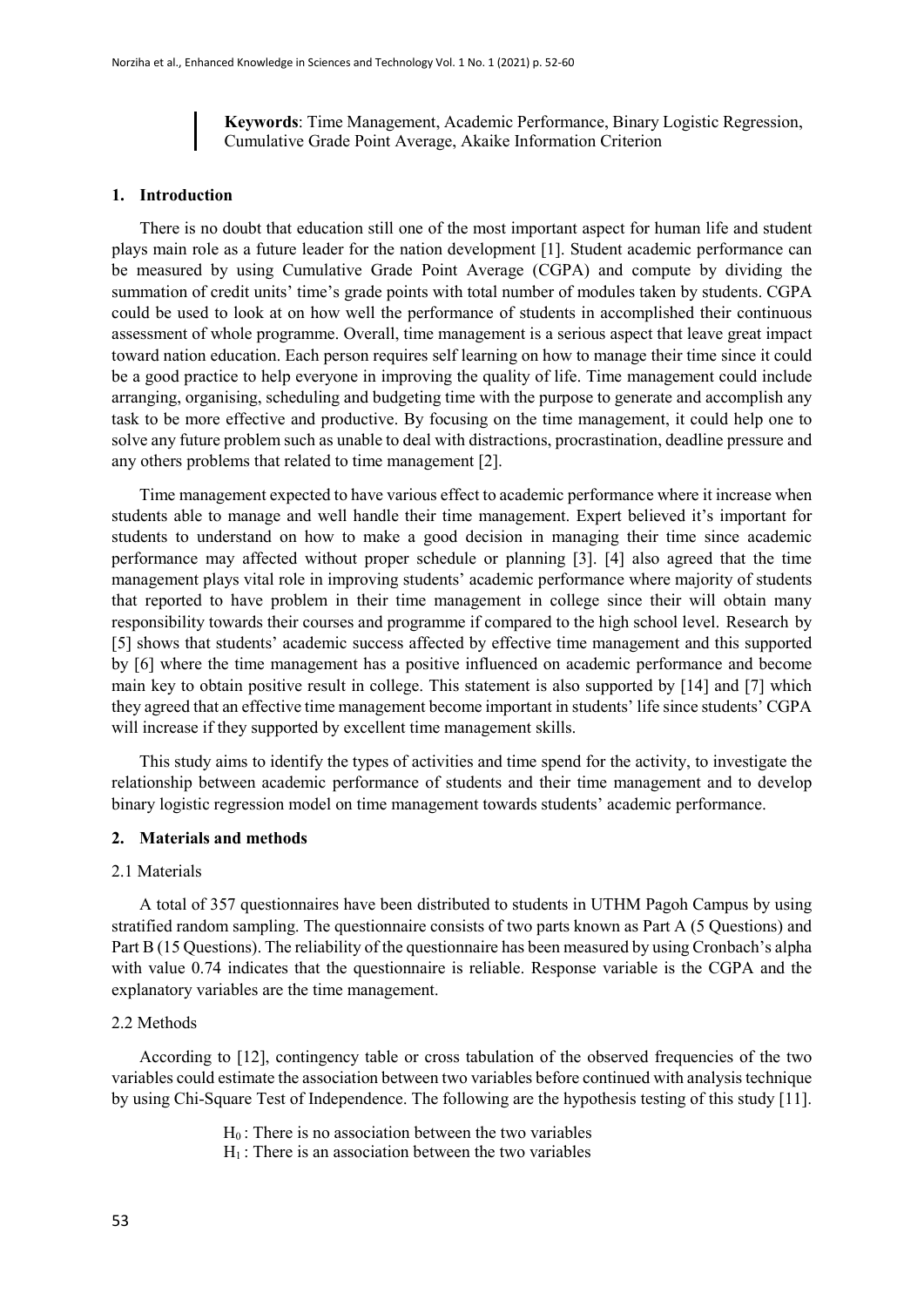Multicollinearity is a situation where the predictor variables tend to have high correlation between them [10] and [13] highlighted that predictors could have Variance Inflation Factor (VIF) value more than 10, need to be removed since it indicates that there is very high correlation among variables. Meanwhile, Generalised Linear Model (GLM) extend the linear modelling framework to variables that are not Normally distributed. GLM are most commonly used to model binary or count data and GLM is made up of a linear predictor,  $\eta_i = \beta_0 + \beta_1 X_{1i} + \ldots + \beta_n X_{ni}$  and two functions, which is a link function that describes how the mean,  $E(Y_i) = \mu_i$ , that depends on the linear predictor,  $g(\mu_i) = \eta_i$  and a variance function that described how the variance,  $var(Y_i)$  depends on the mean,  $var(Y_i) = \phi V(\mu)$ , where the dispersion parameter  $\phi$  is a constant [17].

#### 2.3 Equations

Logistic regression is one of the popular methods to analyse binary response variable other than the probit model and discriminant analysis [8]. In addition, Logistic regression is used to obtain odds ratio in the presence of more than one explanatory variable where the procedure is quite similar to multiple linear regression, except the response variable is binomial. The result is the impact of each variable on the odds ratio of the observed event of interest. The main advantage is to avoid confounding effects by analysing the association of all variables together [18]. Meanwhile, a binary logistic regression was applied when the response variable is dichotomous while the independent variables are either continuous or categorical. Several link functions are available, but the most common link for binary is the logit link function, defined as in Eq. 1.

$$
g(\mu_i) = \text{logit}(\mu_i) = \text{log}\left(\frac{\mu_i}{1 - \mu_i}\right) \qquad Eq. 1
$$

Thus, the model equation in logit form is given as in Eq. 2 [9],

$$
\log\left(\frac{\mu_i}{1-\mu_i}\right) = \alpha + \beta_1 X_1 + \beta_2 X_2 + \ldots + \beta_p X_p \quad Eq. 2
$$

where,  $\alpha$  is an intercept parameter,  $\beta$  is a regression coefficient,  $\mu_i$  is the probability of an event occurring and  $1 - \mu_i$  is the probability of an event not occurring. Akaike Information Criterion (AIC) is a function of its maximized log-likelihood and the number of estimable parameters ( *K* ) and it often used to compare two or more GLM model [16]. The model with lowest value of AIC will select as the best model compared to model with highest value of AIC. Eq. 3 shows the formula of AIC.

$$
AIC = 2\log-\text{likelihood} + 2K
$$
 Eq. 3

Hosmer-Lemeshow test is commonly used to test the goodness-of-fit in the logistic regression where the test indicates the appropriateness of the model when the *p*-value is greater than 0.05 shows no evidence of poor fit model [16].

#### **3. Result and Discussion**

#### 3.1 Descriptive statistics

This study focusing on the effect of time management towards students' academic performance. Majority of the students in UTHM Pagoh Campus performed well in their study and 243 students out of 357 students successfully obtained Cumulative Grade Point Average (CGPA) higher than 3.00. Here, CGPA is a response variable where students with CGPA lower than 3.00 been coded as 0, while coded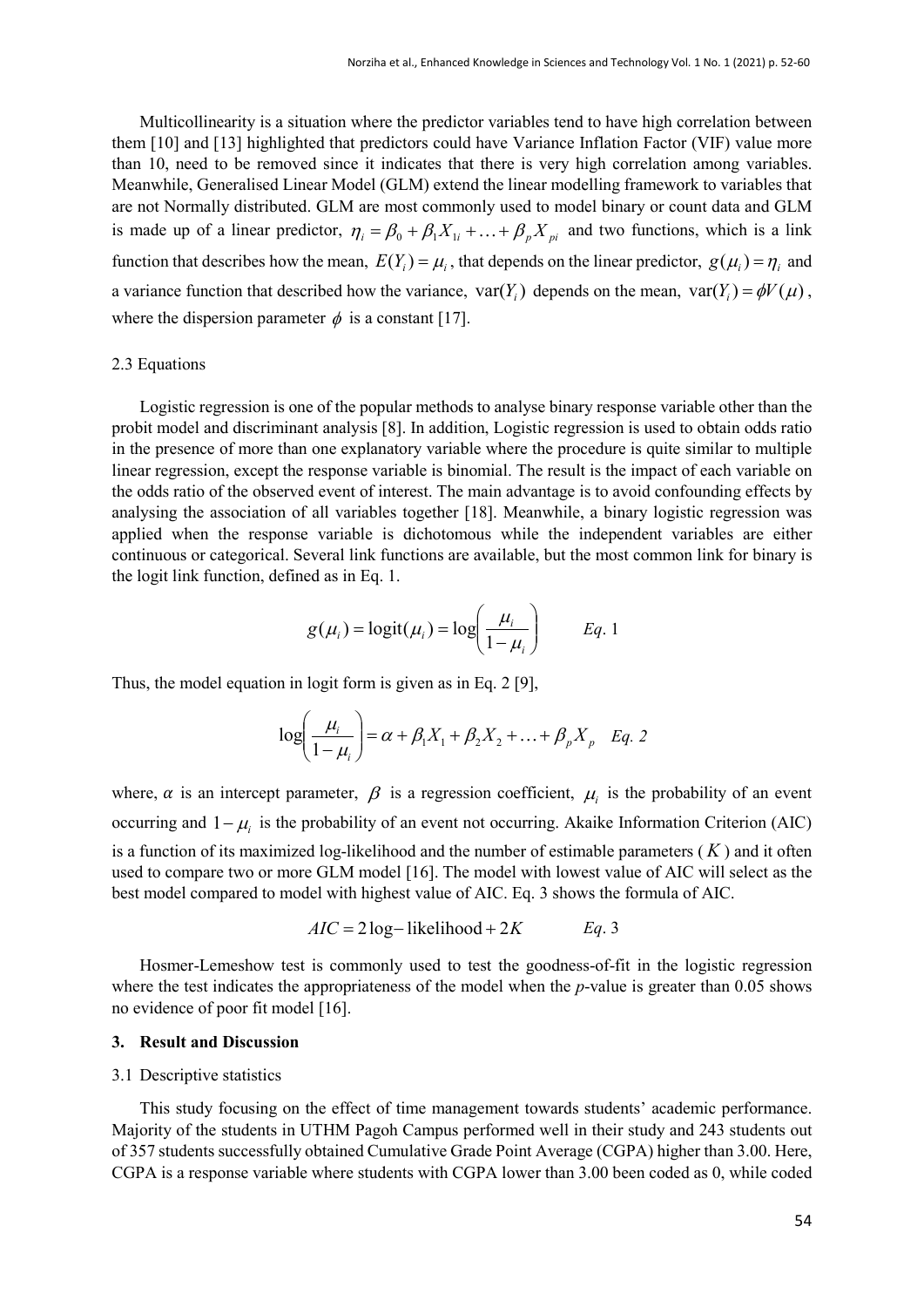as 1, regards as students that have CGPA higher than 3.00. Figure 1 (left) shows three most activities that involved by student known as academic, social and co-curriculum. Meanwhile, Figure 1 (right) obviously presents that the three least activities by student are part-time, co-curriculum and social.



**Figure 1: Distribution of respondents based on most activity (left) and least activity (right)**

3.2 Association between time management and students' academic performance

The Chi-Square test has been adopted to determine the association between the time management and students' academic performance where the null hypothesis assumed that there is no significant relationship between response and explanatory variables, meanwhile for the alternative hypothesis assumed that there is a significant relationship between response and explanatory variables. Table 1 presents the Chi-Square Test of Independence with related explanatory variables and result. Obviously, there are four explanatory variables with *p*-value > 0.05 which are Having Daily Routine ( $\beta_{11}$ ), Emphasise Academic-Related Activities ( $\beta_{13}$ ), Planning Time To Relax ( $\beta_{15}$ ) and Shopping Or Sightseeing At Least Once A Week ( $\beta_{18}$ ) that indicated the null hypothesis accepted. Therefore, conclusion can be made that there is no significant association between explanatory variables to the response variable. Meanwhile, the explanatory variables such as Gender ( $\beta_1$ ), Age ( $\beta_2$ ), Races ( $\beta_3$ ), Year of Study ( $\beta_4$ ), Most Activity ( $\beta_5$ ), Least Activity ( $\beta_7$ ), Having Trouble In Organising Things  $(\beta_{10})$ , Finish The Assignments Within The Time Given  $(\beta_{12})$ , Use Time Optimally And Prioritize Important Task ( $\beta_{14}$ ), Work Part Time On Weekends ( $\beta_{16}$ ) and Exercise Everyday ( $\beta_{17}$ ) recorded the *p*-value < 0.05 as indication of there is a significant association with the response variable.

| <b>Explanatory Variables</b>                        | Coefficient                     |         | $p$ -value       |
|-----------------------------------------------------|---------------------------------|---------|------------------|
| Gender                                              | $\beta_1$                       | 4.0489  | ${}_{\leq 0.05}$ |
| Age                                                 | $\beta_{2}$                     | 8.8298  | ${}_{\leq 0.05}$ |
| Races                                               | $\beta_{3}$                     | 62.9300 | ${}_{\leq 0.05}$ |
| Year Of Study                                       | $\beta_{\scriptscriptstyle 4}$  | 9.7505  | ${}_{\leq 0.05}$ |
| Most Activity                                       | $\beta_{5}$                     | 165.03  | ${}_{\leq 0.05}$ |
| Least Activity                                      | $\beta_{\scriptscriptstyle 7}$  | 28.304  | ${}_{\leq 0.05}$ |
| Having Trouble In Organising Things                 | $\beta_{\scriptscriptstyle 10}$ | 41.1700 | ${}_{\leq 0.05}$ |
| Having Daily Routine                                | $\beta_{11}$                    | 2.4265  | > 0.05           |
| Finish The Assignments Within The Time Given        | $\beta_{12}$                    | 8.6607  | ${}_{\leq 0.05}$ |
| <b>Emphasise Academic-Related Activities</b>        | $\beta_{13}$                    | 3.4476  | > 0.05           |
| Use Time Optimally And Prioritize Important<br>Task | $\beta_{14}$                    | 6.0263  | ${}_{\leq 0.05}$ |
| Planning Time To Relax                              | $\beta_{15}$                    | 2.1305  | > 0.05           |

**Table 1: Chi-Square test of independence**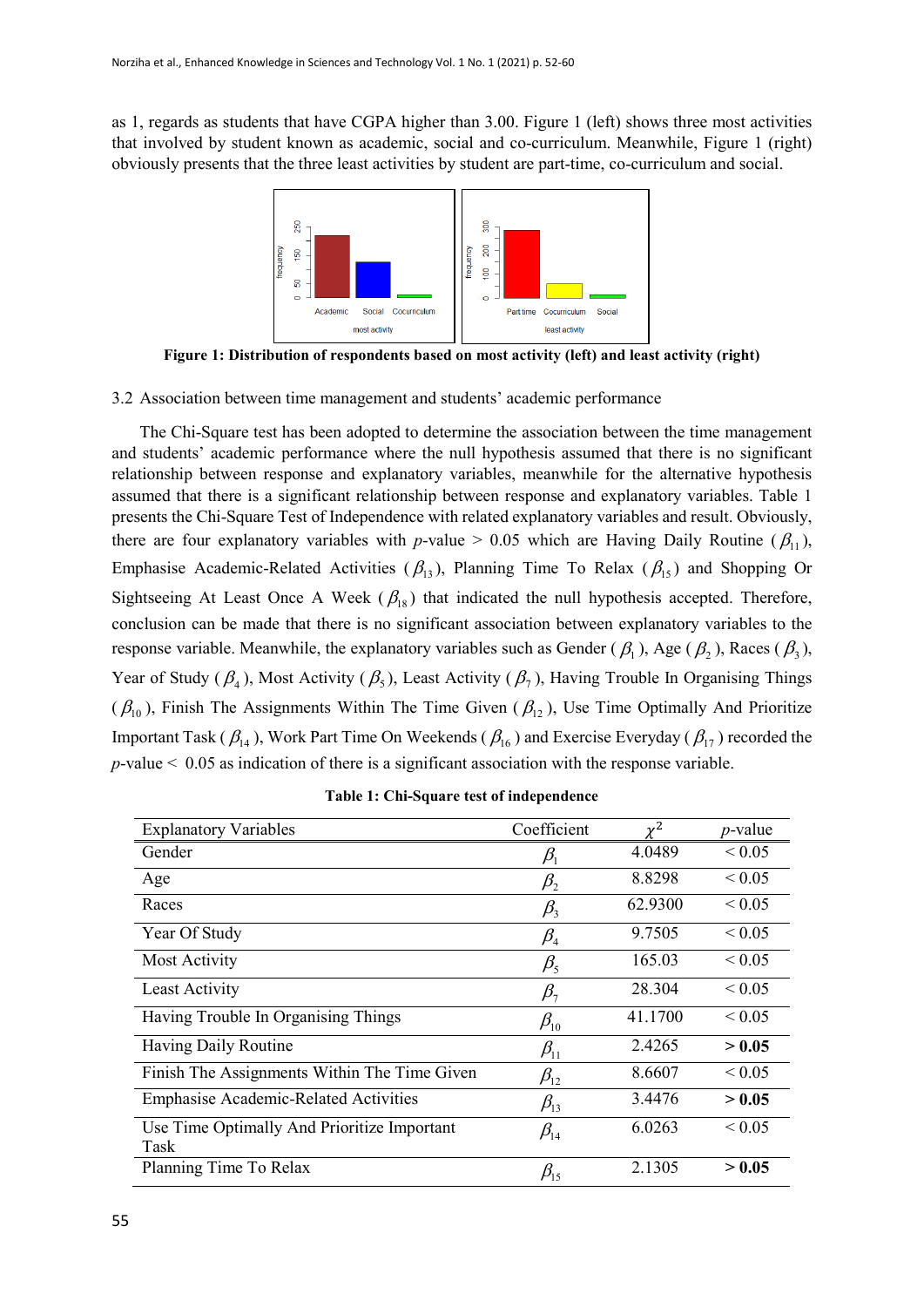| Work Part Time On Weekends                   | $\rho_{16}^{}$   | 19.9890 | $\leq 0.05$ |
|----------------------------------------------|------------------|---------|-------------|
| Exercise Everyday                            | $\beta_{17}$     | 10.8820 | $\leq 0.05$ |
| Shopping Or Sightseeing At Least Once A Week | $\beta_{\rm 18}$ | 3.4218  | > 0.05      |

#### 3.3 Model development and comparison

Table 2 and Table 3 show the final selected explanatory variables and their estimate coefficient, standard errors and *p*-value for Model A with the equation as in Eq. 4. Therefore, we can see that variables No Technique Used ( $\beta_{9(1)}$ ), More Than 5 Hours For Most Activity, ( $\beta_6$ ), Age Group 21-23  $(\beta_{2(1)})$ , Exercises Everyday ( $\beta_{17}$ ) and Finish The Assignments Within The Time Given ( $\beta_{12}$ ) have a negative relationship to CGPA. Meanwhile, a positive relationship towards CGPA involved following variables such as Most Activity (Academic) ( $\beta_{5(0)}$ ), Most Activity (Social) ( $\beta_{5(1)}$ ), Age Group 18-20  $(\beta_{2(0)})$ , Use Time Optimally And Prioritize Important Task  $(\beta_{14})$ , Malay Race  $(\beta_{3(0)})$ , Chinese Race  $(\beta_{3(1)})$  and Indian Race  $(\beta_{3(2)})$ .

| Coefficient                    | Variables                                        |
|--------------------------------|--------------------------------------------------|
| α                              | Intercept                                        |
| $\beta_{5(0)}$                 | Most Activity (Academic)                         |
| $\beta_{5(1)}$                 | Most Activity (Social)                           |
| $\beta_{9(1)}$                 | No Technique Used                                |
| $\beta_{\scriptscriptstyle 6}$ | More Than 5 Hours For Most Activity              |
| $\beta_{2(0)}$                 | Age Group For 18-20                              |
| $\beta_{2(1)}$                 | Age Group For 21-23                              |
| $\beta_{17}$                   | <b>Exercises Every Day</b>                       |
| $\beta_{14}$                   | Use Time Optimally And Prioritize Important Task |
| $\beta_{3(0)}$                 | Malay Race                                       |
| $\beta_{3(1)}$                 | <b>Chinese Race</b>                              |
| $\beta_{3(2)}$                 | <b>Indian Race</b>                               |
| $\beta_{12}$                   | Finish The Assignments Within The Time Given     |

**Table 2: Final selected explanatory variables for Model A**

**Table 3: Estimates of coefficients, standard errors and** *p***-values for Model A**

| Variables                              | Coefficient                       | Estimate | Std. error | Z-value  | $Pr \left( \geq Z \right)$ |
|----------------------------------------|-----------------------------------|----------|------------|----------|----------------------------|
| Intercept                              | $\alpha$                          | $-0.101$ | 1.626      | $-0.062$ | $\leq 0.1$                 |
| Most Activity (Academic)               | $\beta_{\scriptscriptstyle 5(0)}$ | 3.236    | 0.411      | 7.857    | ${}_{0.001}$               |
| Most Activity (Social)                 | $\beta_{5(1)}$                    | 1.316    | 0.803      | 1.638    | ~1.0                       |
| No Technique Used                      | $\beta_{9(1)}$                    | $-1.465$ | 0.402      | $-3.644$ | ${}_{0.01}$                |
| More Than 5 Hours For Most<br>Activity | $\beta_{\scriptscriptstyle 6}$    | $-1.108$ | 0.372      | $-2.978$ | ${}_{0.01}$                |
| Age Group For 18-20                    | $\mathcal{D}_{2(0)}$              | 1.827    | 1.384      | 1.320    | ${}_{0.05}$                |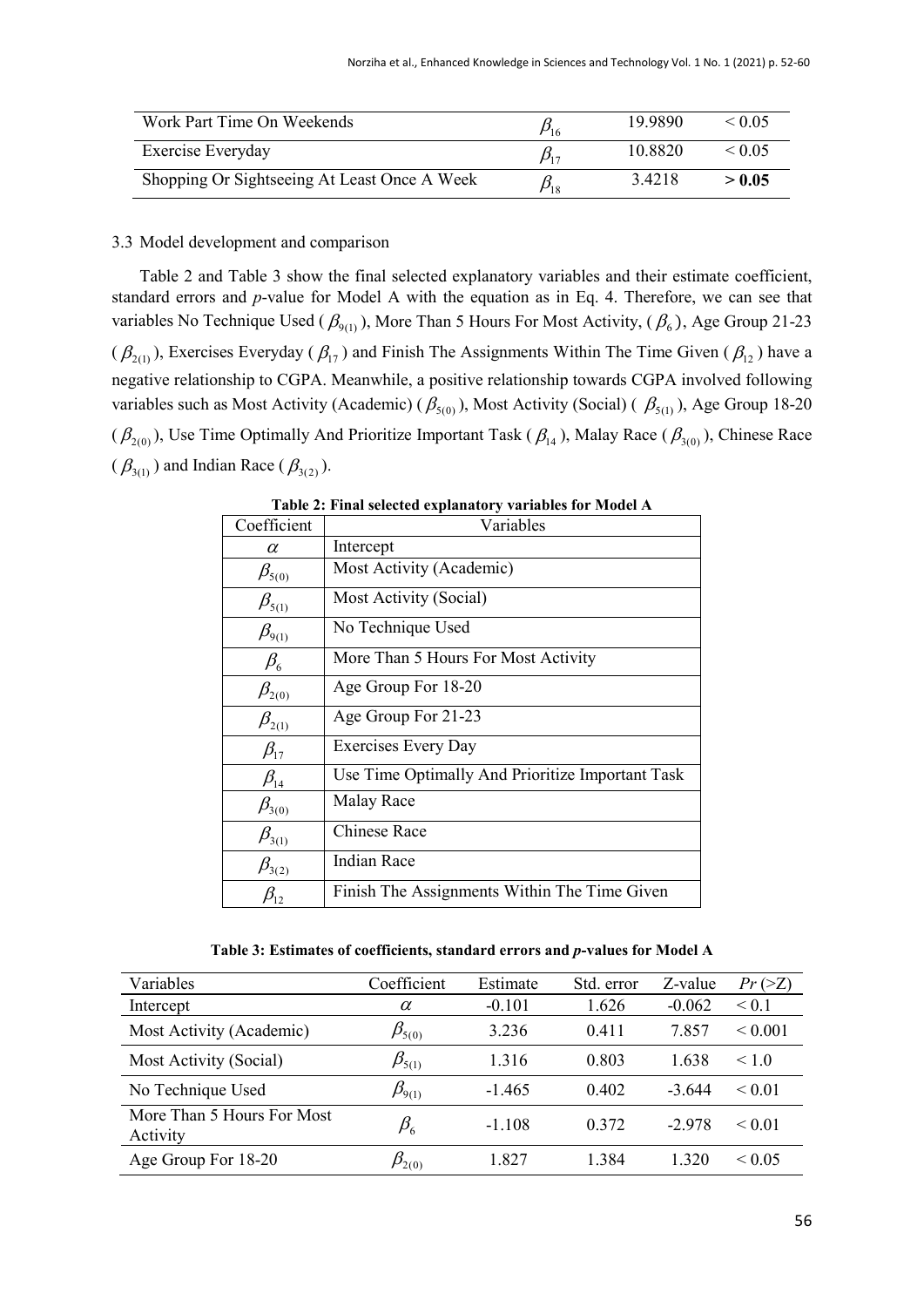| Age Group For 21-23                                 | $\beta_{\scriptscriptstyle 2(1)}$ | $-0.687$ | 0.366 | $-1.877$<br>> 0.05           |
|-----------------------------------------------------|-----------------------------------|----------|-------|------------------------------|
| <b>Exercises Every Day</b>                          | $\beta_{\scriptscriptstyle{17}}$  | $-0.590$ | 0.245 | $-2.406$<br>${}_{\leq 0.05}$ |
| Use Time Optimally And<br>Prioritize Important Task | $\beta_{\scriptscriptstyle{14}}$  | 0.670    | 0.302 | 2.214<br>${}_{\leq 0.05}$    |
| Malay Race                                          | $\beta_{3(0)}$                    | 3.083    | 1.308 | 2.357<br>${}_{\leq 0.05}$    |
| <b>Chinese Race</b>                                 | $\beta_{3(1)}$                    | 2.722    | 1.272 | 2.139<br>${}_{\leq 0.05}$    |
| Indian Race                                         | $\beta_{3(2)}$                    | 1.619    | 1.214 | 1.333<br>> 0.05              |
| Finish The Assignments Within<br>The Time Given     | $\beta_{\scriptscriptstyle{12}}$  | $-0.653$ | 0.324 | $-2.013$<br>${}_{0.05}$      |

$$
\log\left(\frac{p}{1-p}\right) = -0.1010 + 3.24\beta_{5(0)} + 1.32\beta_{5(1)} - 1.47\beta_{9(1)} + 1.11\beta_6 + 1.83\beta_{2(0)} - 0.69\beta_{2(1)} - 0.59\beta_{17} + 0.67\beta_{14} + 3.08\beta_{3(0)} + \frac{2.72\beta_{3(1)} + 1.62\beta_{3(2)} - 0.65\beta_{12}}{}
$$

**Table 4: Final selected variables for Model B**

| Coefficients                     | Covariates                                          |
|----------------------------------|-----------------------------------------------------|
| α                                | Intercept                                           |
| $\beta_{\scriptscriptstyle 10}$  | Having Trouble In Organising Things                 |
| $\beta_{16}$                     | Work Part Time On Weekends                          |
| $\beta_{19}$                     | Satisfied In Managing Time                          |
| $\beta_{\scriptscriptstyle{17}}$ | Exercise Everyday                                   |
| $\beta_{\scriptscriptstyle{14}}$ | Use Time Optimally And Prioritize Important<br>Task |

**Table 5: Estimates of coefficients, standard errors and** *p***-values for Model B**

| Variables                                           | Coefficients                     | Estimate | Std. error | Z-value  | Pr(>Z)           |
|-----------------------------------------------------|----------------------------------|----------|------------|----------|------------------|
| Intercept                                           | $\alpha$                         | 1.203    | 0.836      | 1.439    | > 0.05           |
| Having Trouble In Organising<br>Things              | $\beta_{\scriptscriptstyle 10}$  | $-0.584$ | 0.141      | $-4.131$ | < 0.1            |
| Work Part Time On Weekends                          | $\beta_{\scriptscriptstyle 16}$  | $-0.323$ | 0.177      | 1.772    | ${}_{\leq 0.05}$ |
| Satisfied In Managing Time                          | $\beta_{\scriptscriptstyle{19}}$ | 0.400    | 0.133      | $-2.405$ | ${}_{0.05}$      |
| Exercise Everyday                                   | $\beta_{\scriptscriptstyle{17}}$ | $-0.316$ | 0.138      | $-2.289$ | ${}_{0.05}$      |
| Use Time Optimally And<br>Prioritize Important Task | $\beta_{\scriptscriptstyle{14}}$ | 0.315    | 0.172      | 2.235    | ${}_{0.001}$     |

$$
\log\left(\frac{p}{1-p}\right) = 1.203 - 0.585\beta_{10} + 0.315\beta_{14} - 0.323\beta_{16} - 0.317\beta_{17} + 0.400\beta_{19}
$$
 *Eq. 5*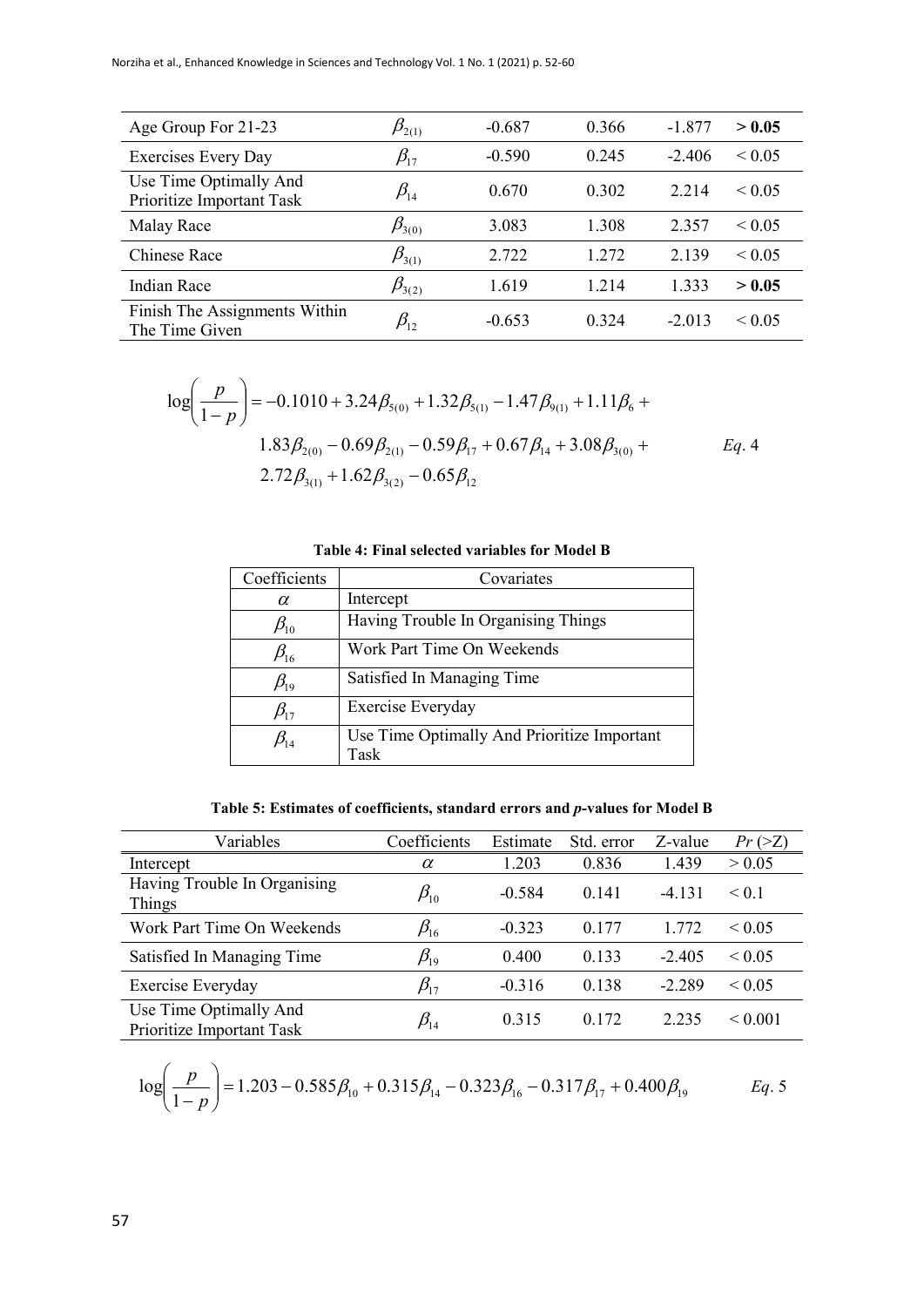In addition, Table 4 and Table 5 present the final selected explanatory variables and their estimate coefficient, standard error and *p*-value for Model B with the equation as in Eq. 5. Here, we can conclude that Having Trouble In Organising Things ( $\beta_{10}$ ), Work Part Time On Weekends ( $\beta_{16}$ ) And Exercise Everyday ( $\beta_{17}$ ) Have A Negative Relationship With CGPA. Meanwhile, It Obviously Show That The Rest Two Variables, Satisfied In Managing Time ( $\beta_{19}$ ) and Use Time Optimally And Prioritize Important Task ( $\beta_{14}$ ) have a positive relationship with the response variable CGPA.

| Akaike Information Criterion (AIC) for Model A and Model B |            |     |      |        |  |
|------------------------------------------------------------|------------|-----|------|--------|--|
| Model                                                      | Deviance   |     | n-p  | AIC:   |  |
| Model A                                                    | $-445$ $-$ | l Q | 338. | 249.70 |  |
| Model B                                                    |            |     | 347  |        |  |

**Table 6: Deviance, number of parameter (p), degrees of freedom (n-p) and Akaike Information Criterion (AIC) for Model A and Model B**

A comparison model for Model A and Model B has been shown in Table 6. Obviously, Model A presents lowest AIC value that indicates a good model compared to Model B. This supported by Table 7 that clearly shows there is no evidence of poor fit for both models since the *p*-value > 0.05 for Hosmer-Lemeshow which are 0.129 and 0.582 respectively.

**Table 7: The** *p***-value for Hosmer-Lemeshow of Model A and Model B**

| Model   | DE | Chi-Square | <i>p</i> -value |
|---------|----|------------|-----------------|
| Model A |    |            | በ 129           |
| Model R |    | 6.59       |                 |

#### **4. Conclusion**

This study present majority of the students in UTHM Pagoh Campus spend more than five hours in activity that related to academic and two hours for part time working. The Chi-Square Test of Independence with related explanatory variables shows four explanatory variables with  $p$ -value  $> 0.05$ which are Having Daily Routine ( $\beta_{11}$ ), Emphasise Academic-Related Activities ( $\beta_{13}$ ), Planning Time To Relax ( $\beta_{15}$ ) and Shopping Or Sightseeing At Least Once A Week ( $\beta_{18}$ ) that indicated the null hypothesis accepted, where there is no association to CGPA. The explanatory selected for Model A were Most Activity (Academic) ( $\beta_{5(0)}$ ), Most Activity (Social) ( $\beta_{5(1)}$ ), No Technique Used ( $\beta_{9(1)}$ ), More Than 5 Hours For Most Activity ( $\beta_6$ ), Age Group For 18-20 ( $\beta_{2(0)}$ ), Age Group For 21-23 (  $\beta_{2(1)}$ ), Exercises Every Day ( $\beta_{17}$ ), Use Time Optimally and Prioritize Important Task ( $\beta_{14}$ ), Malay race ( $\beta_{3(0)}$ ), Chinese race ( $\beta_{3(1)}$ ), Indian race ( $\beta_{3(2)}$ ) and Finish The Assignments Within The Time Given ( $\beta_{12}$ ). Meanwhile, for Model B, there were five explanatory variables that have been selected including Having Trouble In Organising Things ( $\beta_{10}$ ), Work Part Time On Weekends ( $\beta_{16}$ ), Satisfied In Managing Time ( $\beta_{19}$ ), Exercise Every Day ( $\beta_{17}$ ) And Use Time Optimally and Prioritize Important Task ( $\beta_{14}$ ). Model A and Model B have been successfully developed, however only Model A was found to be the best model since the lowest AIC recorded value compared to Model B which 249.7 and 412.17 respectively.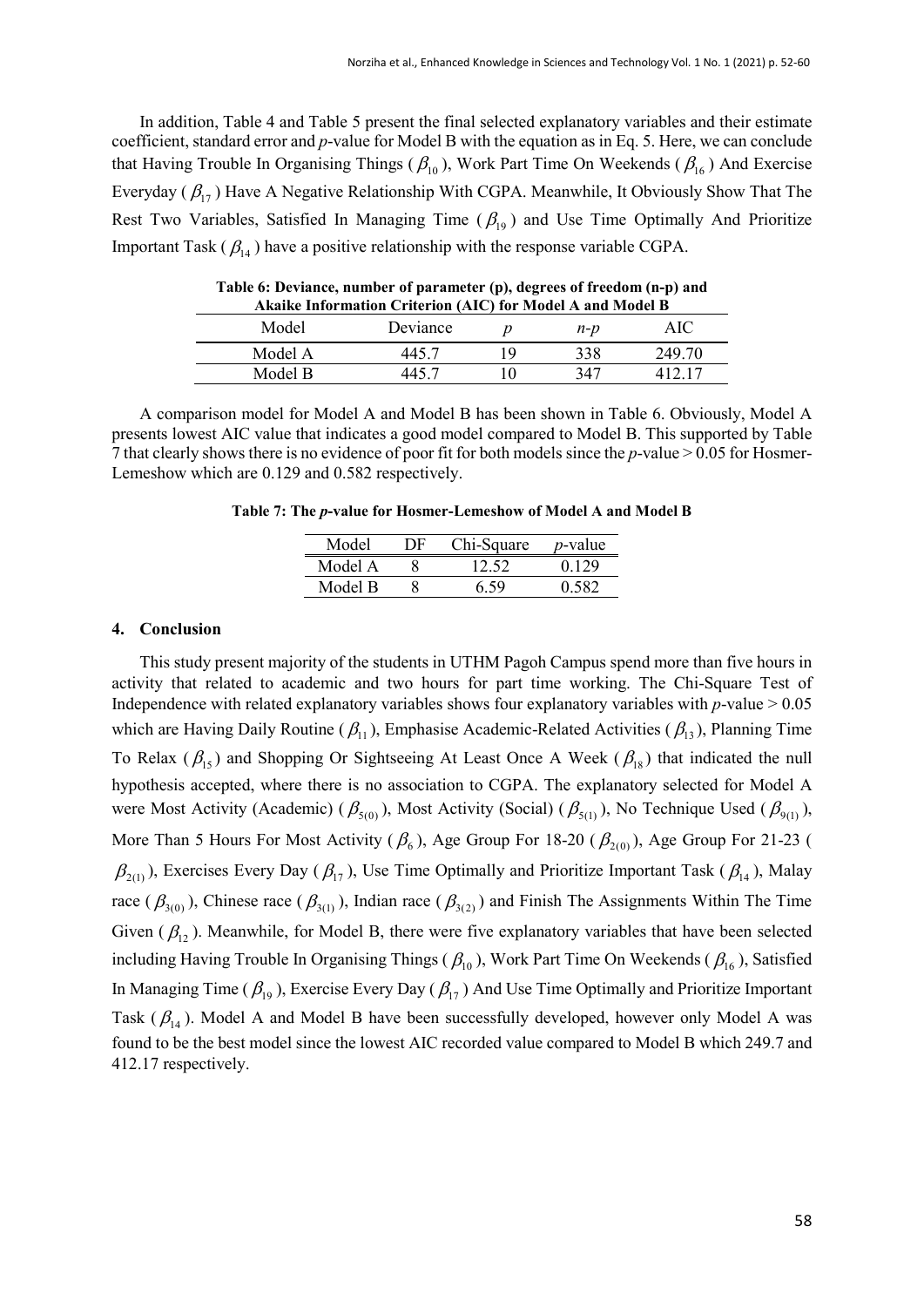### **Acknowledgement**

This study would like to gratefully acknowledge Faculty of Applied Sciences and Technology (FAST) and Universiti Tun Hussein Onn Malaysia (UTHM) for moral support to publish this study and all respondent who successfully fill-in the survey form.

## **References**

- [1] A. M. Dahie and R. A. Mohamed, "Time Management And Academic Performance: Empirical Survey From High Education In Mogadishu-Somalia," International Journal in Management and Social Science, November, pp. 376-388, 2016.
- [2] F. Aduke, "Time Management And Students Academic Performance In Higher Institutions, Nigeria - A Case Study Of Ekiti State," International Research in Eduaction, vol. 3, no. 2, pp. 1-12, 2015.
- [3] P. M. Kaushar, "Study Of Impact Of Time Management On Academic Performance Of College Students," Journal of Business and Management, vol. 9, no. 6, pp. 59–60, 2013.
- [4] W. Siddiq, Y. Alsalem, L. A. Alamodi, A. Taher and M. Hazazi, "The Effect Of Time Management On Academic Performance Among Students Of Jazan University," The Egyptian Journal of Hospital Medicine, vol. 69, no. October, pp. 3042–3049, 2017.
- [5] A. Tesser, B. K. Britton and A. Tesser, "Effects Of Time-Management Practices On College Grades Effects Of Time-Management Practices On College Grades," Journal of Educational Psychology, vol. 83, no. 3, pp. 405-410, 2014.
- [6] K. Babayi, N. Hajloo, N. Sobhi and H. Sadeghi, "The Study Efficacy Of Time Management Training On Increase Academic Time Management Of Students," Procedia - Social Behavioral Sciences, vol. 84, pp. 134–138, 2013.
- [7] M. St, T. H. Macan, R. L. Dipboye and A. P. Phillips, "College Students  $\hat{A}$  ETM Time Management : Correlations With Academic Performance And Stress," Journal of Education Psychology, vol. 82, no. 4, pp. 760–768, 1990.
- [8] S. M. Hailpern and P. F. Visintainer, "Odds Ratios And Logistic Regression: Further Examples Of Their Use And Interpretation," Stata Journal, vol. 3, no. 3, pp. 213–225, 2003.
- [9] B. O. Sule, "A Logistic Regression Model Of Students' Academic Performance In University Of Maiduguri, Maiduguri, Nigeria," Mathematical Theory and Modelling, vol. 5, no. 10, pp. 124–137, 2015.
- [10] R. K. Paul, "Multicollinearity: Causes, Effects And Remedies," Roll No. 4405, pp. 1-14, 2005.
- [11] A. Kos t'a lov a, "Application Of Chi-Square Test Of Independence In The Utilization Of Postal And Telecommunication Services," The 10<sup>th</sup> International Conference Reliability and Statistics in Transportation and Communication, pp. 163-171, 2010.
- [12] S. Amiri and R. Modarres, "Comparison Of Tests Of Contingency Tables," Journal of Biopharmaceutical Statistics, pp. 1-39, 2017.
- [13] L. Murrey, H. Nguyen, Y. Lee, M.D. Remmenga and D.W. Smith, "Variance Inflation Factors In Regression Models With Dummy Variables," Conference on Applied Statistics in Agriculture, pp. 161-177, 2012.
- [14] E.S. Indreica, A.M. Cazan and C. Truta, "Effects Of Learning Styles And Time Management On Academic Achievement," Procedia-Social and Behavioral Sciences 30, pp. 1096-1102, 2011.
- [15] P. Paul, M. L. Pennell and S. Lemeshow, "Standardizing The Power Of The Hosmer-Lemeshow Goodness Of Fit Test In Large Data Sets," Statist. Med, 1-14, 2012.